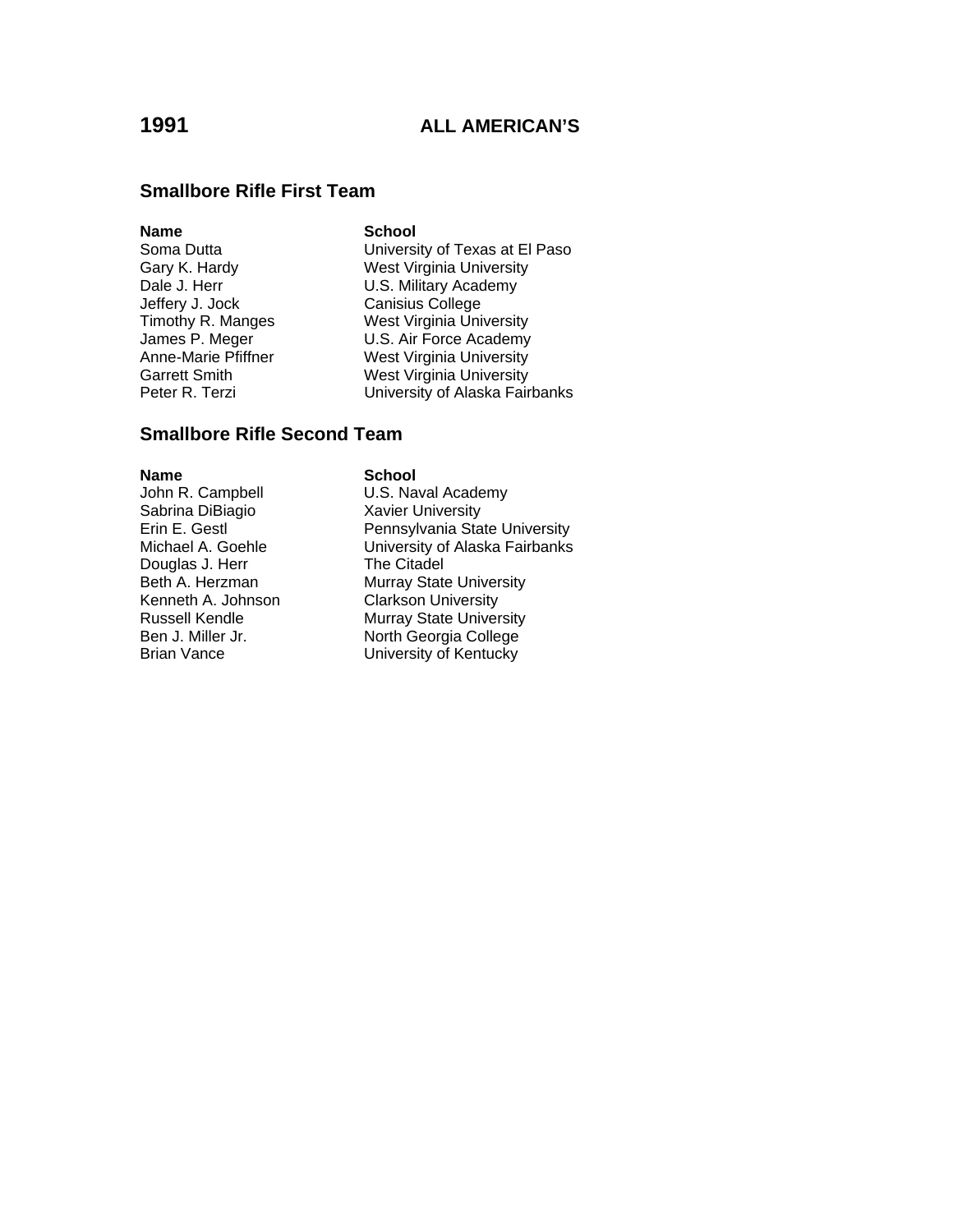### **Air Rifle First Team**

### **Name** School

Brian Vance **University of Kentucky** 

Soma Dutta **University of Texas at El Paso** Karen Gaborik University of Alaska at Fairbanks Lisa Hanson **Disk Communist University of Alaska at Fairbanks**<br>
Gary K. Hardy **Communist Communist Communist Communist** West Virginia University West Virginia University John Hays<br>James P. Meger Texas A&M University<br>U.S. Air Force Academ **U.S. Air Force Academy** Anne-Marie Pfiffner West Virginia University Garrett Smith **Garrett Smith West Virginia University**<br>19 Nest Virginia University West Virginia University

### **Air Rifle Second Team**

**Name**<br>
Natalie Jo Carey<br>
Natalie Jo Carey<br> **School** Sabrina DiBiagio Xavier University Douglas J. Herr The Citadel<br>Kenneth A. Johnson Clarkson University Kenneth A. Johnson<br>Nicole Panko Christina J. Tinlin Xavier University

University of Alaska at Fairbanks Brian Curtis U.S. Air Force Academy Michael A. Goehle **University of Alaska Fairbanks** Dale J. Herr **U.S. Military Academy** St. John's University Anne Tully **Murray State University** 

### **Air Rifle Honorable Mention**

**Name** School Jeffery J. Jock Canisius College

Roxanne Atreides St. John's University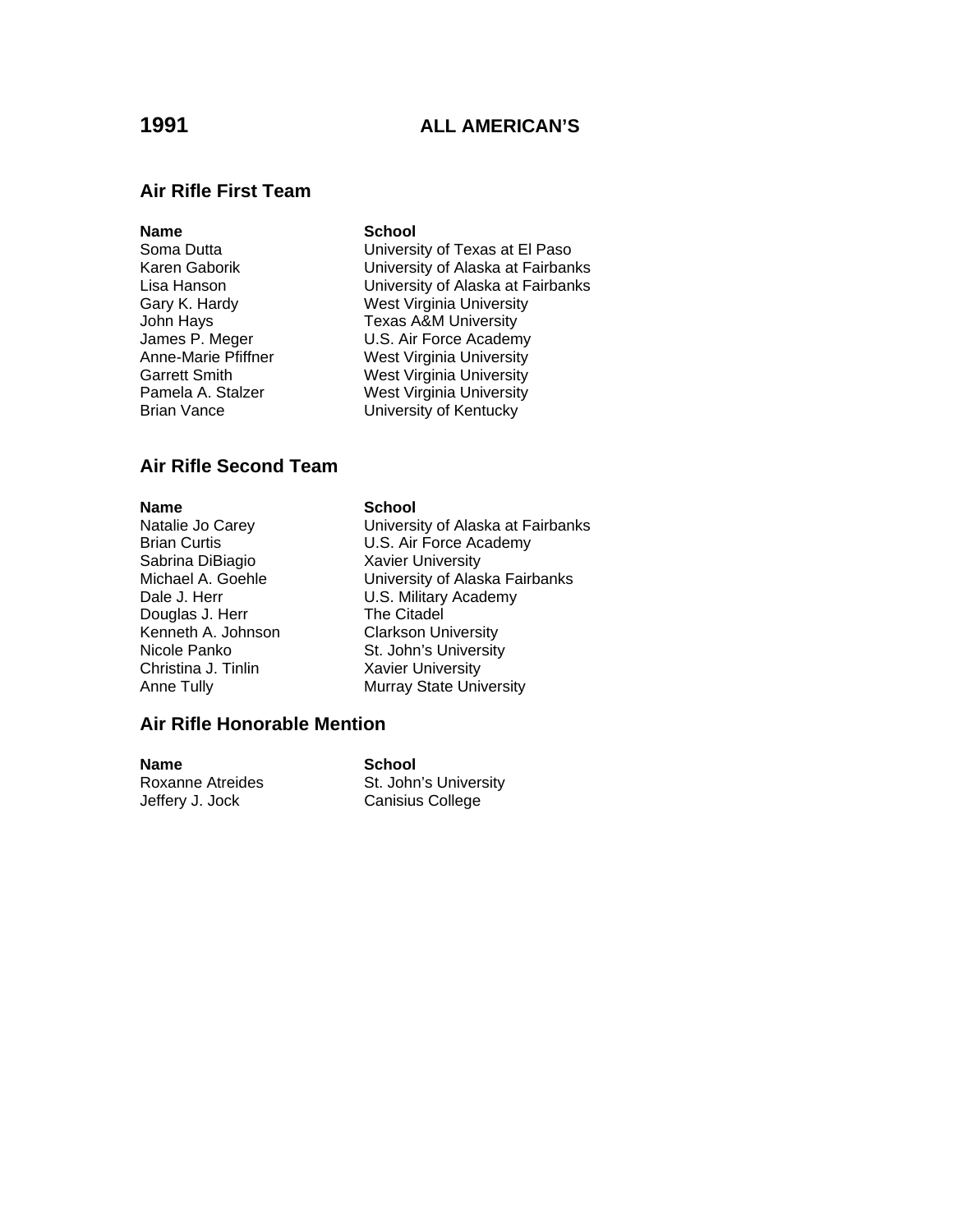### **Free Pistol First Team**

| Name                   | <b>School</b>                             |
|------------------------|-------------------------------------------|
| Christopher C. Alvarez | U.S. Naval Academy                        |
| Stephen H. Bales       | U.S. Military Academy                     |
| Eric C. Blau           | Massachusetts Institute of Technology     |
| Brady A. Brady         | U.S. Naval Academy                        |
| Brian C. Deboda        | U.S. Military Academy                     |
| <b>Brian Hardesty</b>  | <b>Texas A&amp;M University</b>           |
| Karl R. Kurz           | U.S. Military Academy                     |
| Phillip L. Mayberry    | U.S. Military Academy                     |
| Daryl L. Szarenski     | <b>Tennessee Technological University</b> |
| Steven Teschendorf     | U.S. Coast Guard Academy                  |
|                        |                                           |

### **Free Pistol Honorable Mention**

| Name           | School                         |
|----------------|--------------------------------|
| Kirk Rasmussen | <b>Oregon State University</b> |

### **Standard Pistol First Team**

**Name School**<br>Christopher C. Alvarez **U.S. Nav** Stephen H. Bales<br>
Daniel Z. Crowe<br>
U.S. Military Academy Daniel Z. Crowe U.S. Military Academy<br>
Robert R. Gibbs U.S. Naval Academy Brian Hardesty<br>
John C. Kowalewski<br>
U.S. Military Academy John C. Kowalewski **U.S. Military Academy**<br>James J. Marsh V. **U.S. Naval Academy** 

U.S. Naval Academy U.S. Naval Academy U.S. Naval Academy Phillip L. Mayberry **U.S. Military Academy**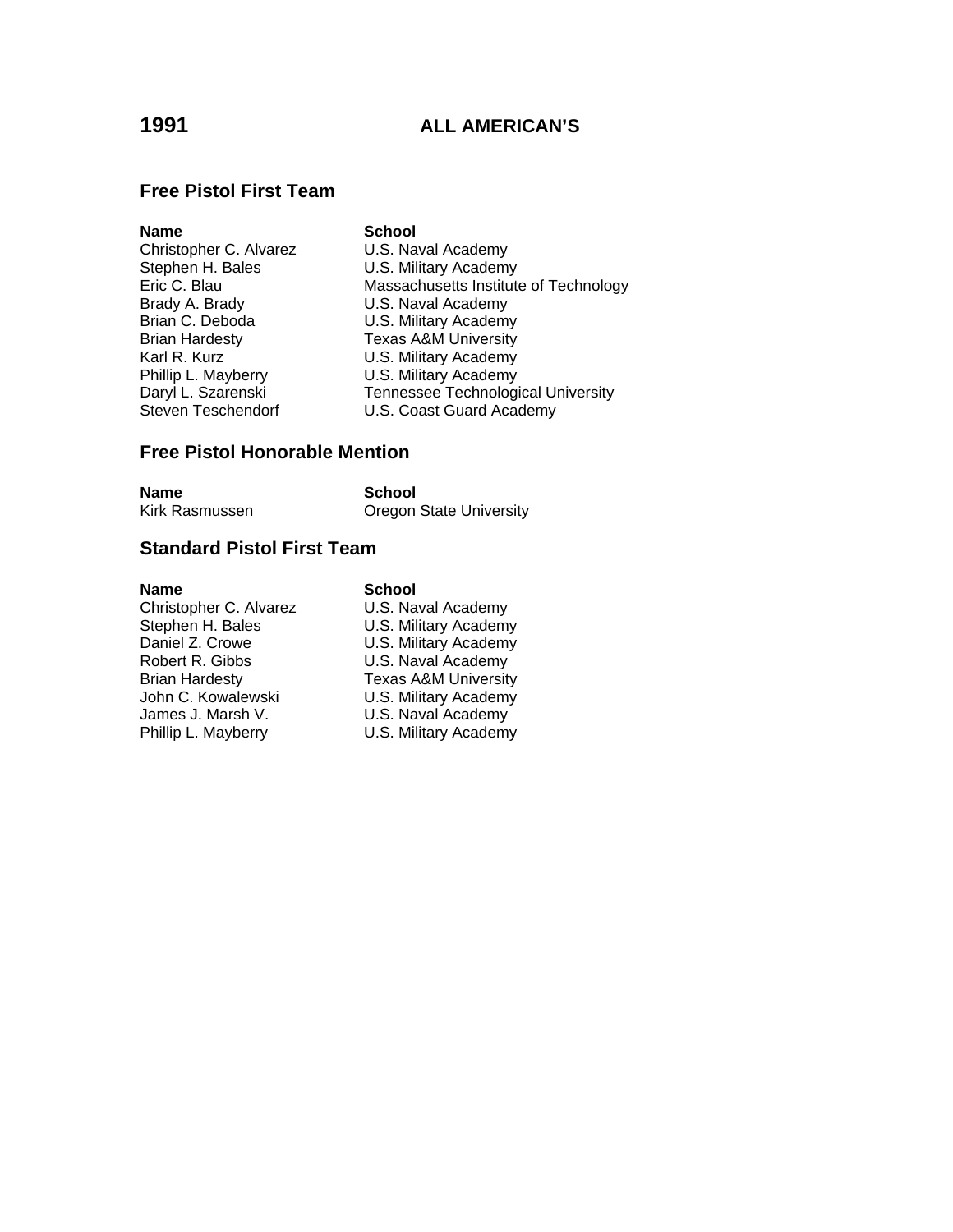### **Air Pistol First Team**

Christopher C. Alvarez<br>Stephen H. Bales Stephen H. Bales U.S. Military Academy<br>Eric C. Blau Massachusetts Institute Brian C. Deboda U.S. Military Academy<br>James J. Marsh V. U.S. Naval Academy James J. Marsh V.<br>
Phillip L. Mayberry **U.S. Military Academy** Soutsana Ounkham The Citadel

**Name**<br> **Christopher C. Alvarez U.S. Naval Academy** Eric C. Blau Massachusetts Institute of Technology<br>Brian C. Deboda U.S. Military Academy U.S. Military Academy Kirk Rasmussen **Oregon State University**<br>
Daryl L. Szarenski **Marthary Tennessee Technologica** Daryl L. Szarenski<br>
Wanlace E. Yates Jr. University of Virginia University of Virginia